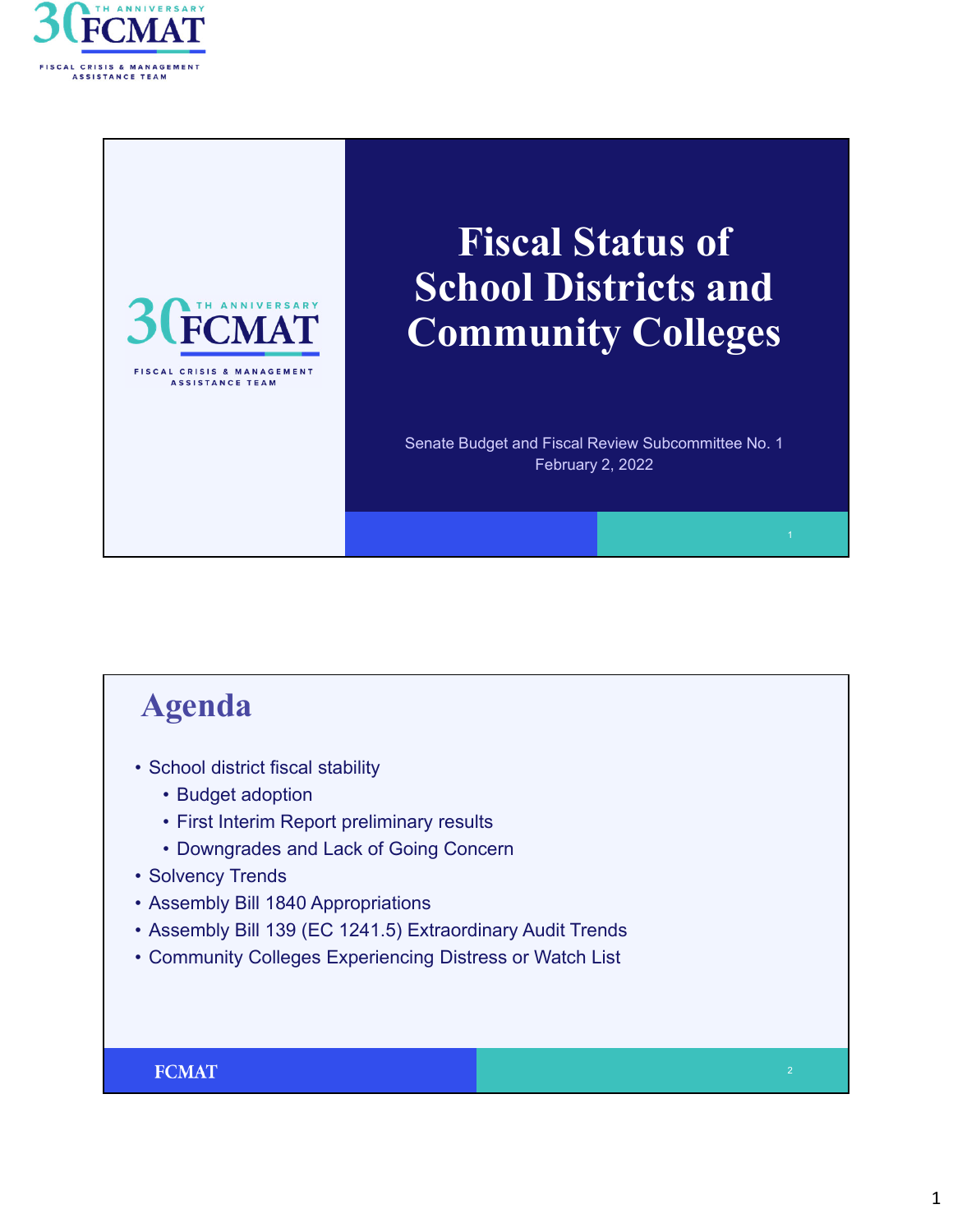



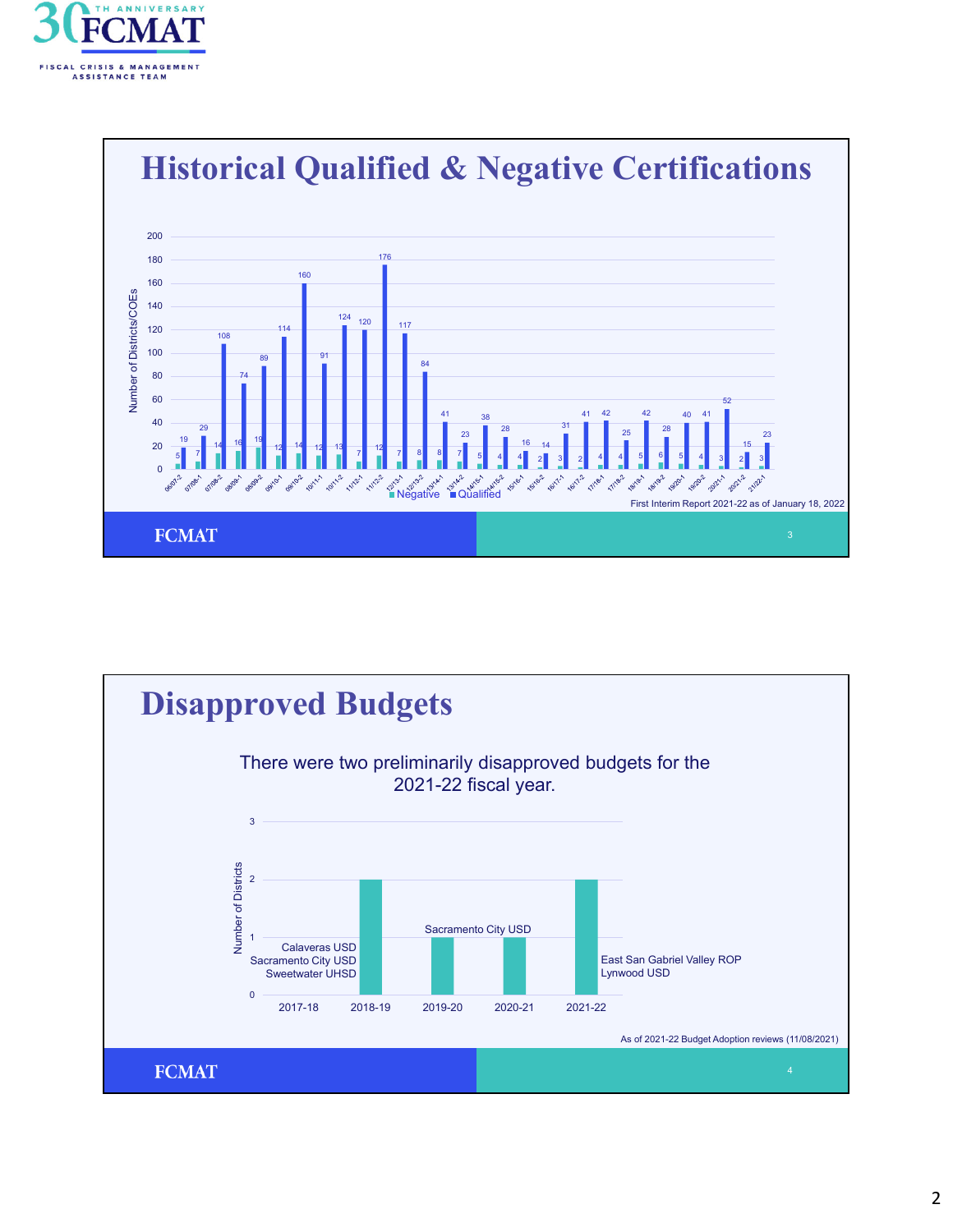



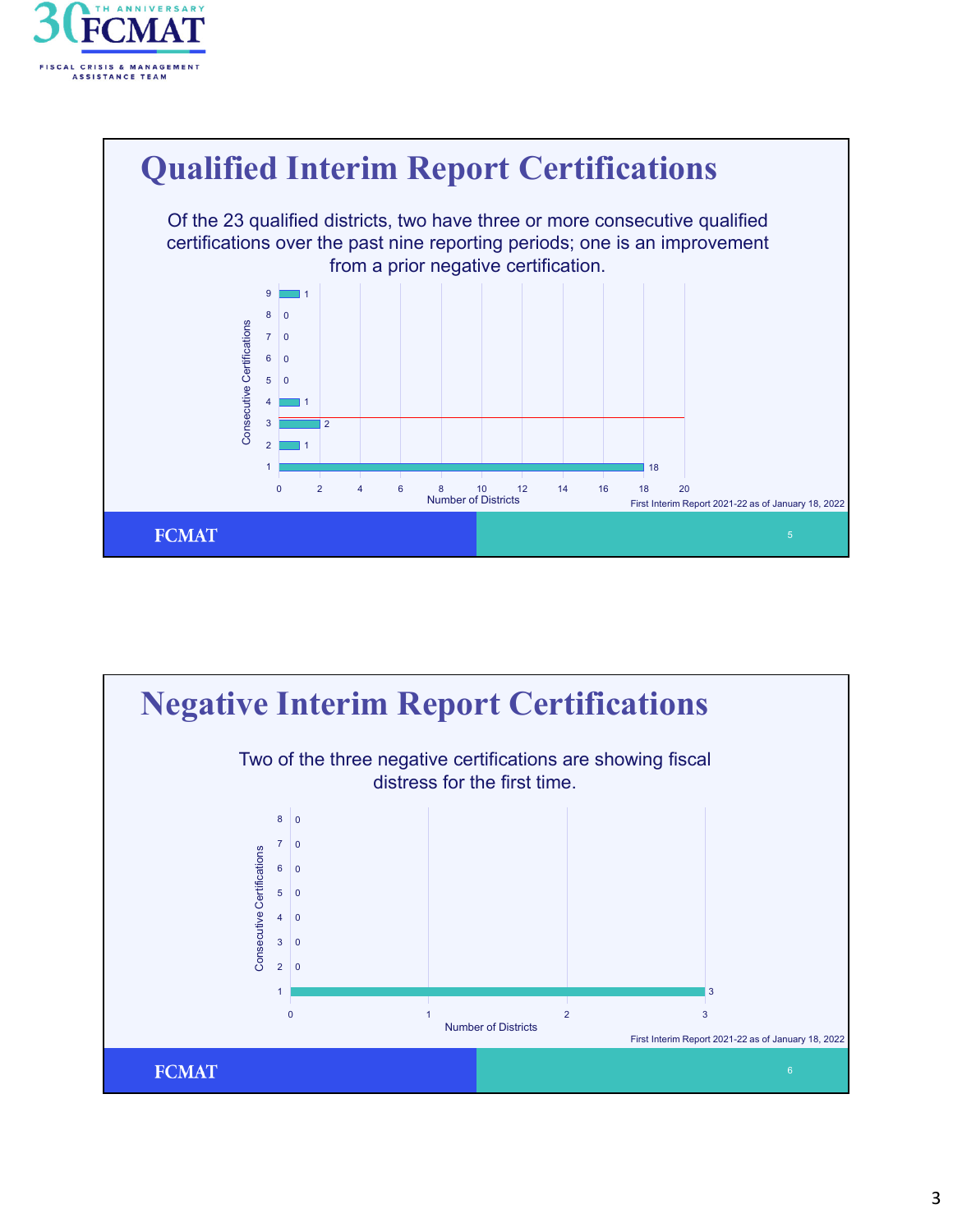



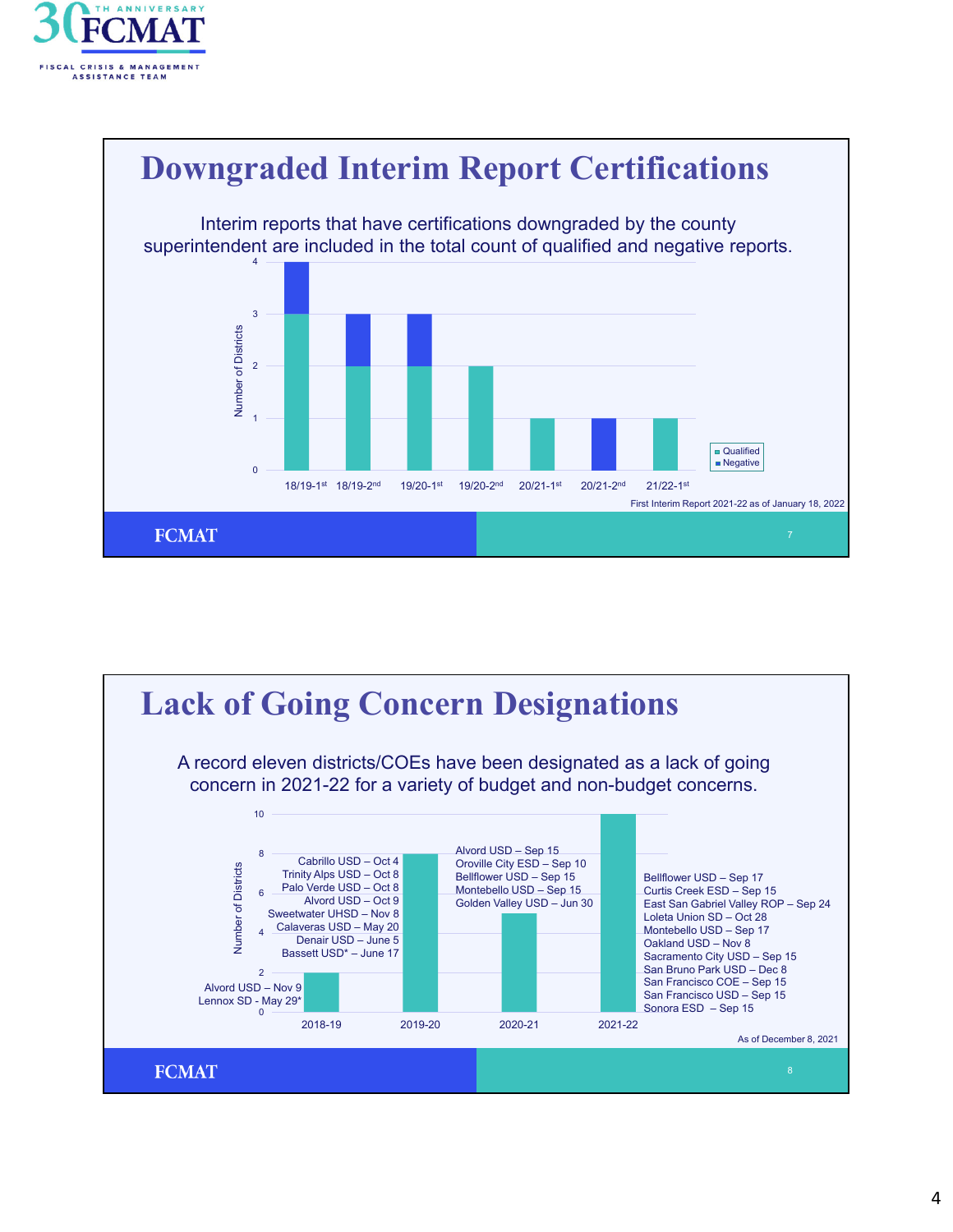

## **Solvency Trends**

- Multiyear projections show deficit trends
	- Governor's Jan 10 budget proposal will reverse trending for at least 50% of qualified districts and one negative district
- Most frequent condition among qualified certifications is declining enrollment
- Additional conditions include
	- Decreased attendance rates
	- Outyear distress around expiring one-time funds
	- Employer contribution rates to CalSTRS and CalPERS increasing in 2022-23
	- Inflationary pressures on cost side

**FCMAT** 

## **AB1840 Appropriations**

- Special appropriations for Inglewood USD and Oakland USD
	- 2019-20 through 2021-22 on declining scale
- History of AB1840 appropriations

|               | 2019-20     | 2020-21      | 2021-22      |
|---------------|-------------|--------------|--------------|
| Inglewood USD | \$4,844,602 | \$5,772,000  | \$0          |
| Oakland USD   | \$519,000   | \$16,009,000 | \$10,008,000 |

- For 2021-22
	- For Inglewood USD, no deficit projected; positive at First Interim Report
	- For Oakland USD, \$40M deficit projected; qualified at First Interim Report following lack of going concern designation in November 2021